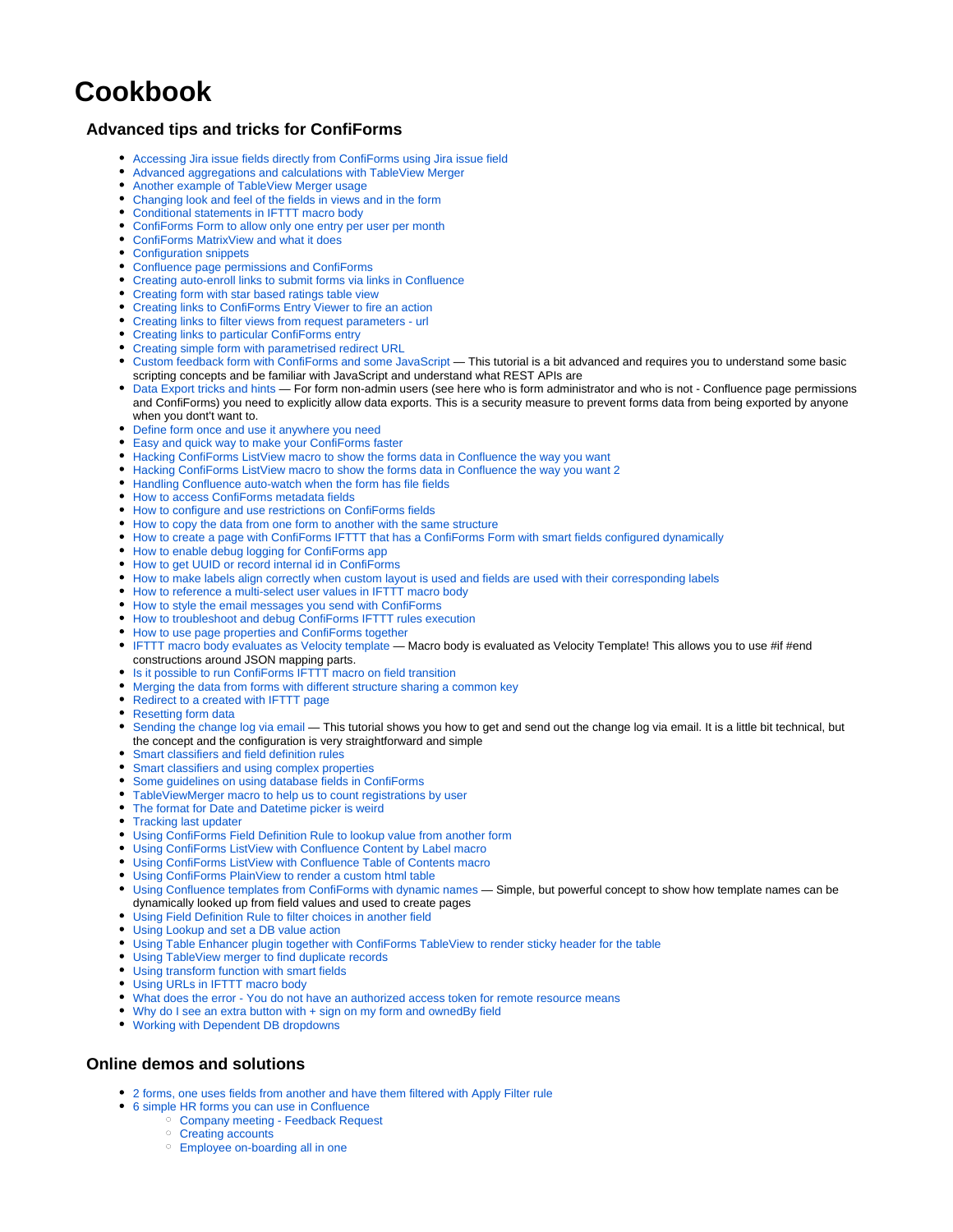- [Equipment Request Form](https://wiki.vertuna.com/display/TEST/Equipment+Request+Form)
- <sup>o</sup> [Helpdesk Support Request](https://wiki.vertuna.com/display/TEST/Helpdesk+Support+Request)
- <sup>o</sup> [Requesting Access Card](https://wiki.vertuna.com/display/TEST/Requesting+Access+Card)
- <sup>o</sup> [Team Vacation Requests](https://wiki.vertuna.com/display/TEST/Team+Vacation+Requests)
- [Action buttons with approve and not approve and a ListView](https://wiki.vertuna.com/display/TEST/Action+buttons+with+approve+and+not+approve+and+a+ListView)
- [Action buttons with approve and not approve and TableViews](https://wiki.vertuna.com/display/TEST/Action+buttons+with+approve+and+not+approve+and+TableViews)
- [Action button to increment a value](https://wiki.vertuna.com/display/TEST/Action+button+to+increment+a+value)
- [Add label to the page with ConfiForms](https://wiki.vertuna.com/display/TEST/Add+label+to+the+page+with+ConfiForms)
- [A form that has a link to open another form](https://wiki.vertuna.com/display/TEST/A+form+that+has+a+link+to+open+another+form)
- [a form with duplicated created and createdby in readonly fields](https://wiki.vertuna.com/display/TEST/a+form+with+duplicated+created+and+createdby+in+readonly+fields)
- [Allow to register records with dates only after "now" demonstration of ConfiForms Field Definition Rule](https://wiki.vertuna.com/pages/viewpage.action?pageId=25591937)
- [Answers with expand macro and custom layout](https://wiki.vertuna.com/display/TEST/Answers+with+expand+macro+and+custom+layout)
- [Attempt to send an email and fail, but delete the created ConfiForms record](https://wiki.vertuna.com/display/TEST/Attempt+to+send+an+email+and+fail%2C+but+delete+the+created+ConfiForms+record)
- [Authors and books using rule to copy value from a referenced field](https://wiki.vertuna.com/display/TEST/Authors+and+books+-+using+rule+to+copy+value+from+a+referenced+field)
- [Authors and books using smart field reference](https://wiki.vertuna.com/display/TEST/Authors+and+books+-+using+smart+field+reference)
- [Averages, totals, sums and standard deviation calculation](https://wiki.vertuna.com/display/TEST/Averages%2C+totals%2C+sums+and+standard+deviation+calculation)
- [Building a dropdown field in ConfiForms backed by webservice call to Jira Rest API components field](https://wiki.vertuna.com/display/TEST/Building+a+dropdown+field+in+ConfiForms+backed+by+webservice+call+to+Jira+Rest+API+-+components+field)
- [Building a dropdown field in ConfiForms backed by webservice call to Jira Rest API createmeta](https://wiki.vertuna.com/display/TEST/Building+a+dropdown+field+in+ConfiForms+backed+by+webservice+call+to+Jira+Rest+API+-+createmeta)
- $\bullet$ [Building custom report to show data per week with ConfiForms REST API and JavaScript](https://wiki.vertuna.com/display/TEST/Building+custom+report+to+show+data+per+week+with+ConfiForms+REST+API+and+JavaScript)
- <sup>o</sup> [Building custom report to show data per week with ConfiForms REST API and JavaScript storage format](https://wiki.vertuna.com/display/TEST/Building+custom+report+to+show+data+per+week+with+ConfiForms+REST+API+and+JavaScript+-+storage+format) • [CalendarView rendering verification](https://wiki.vertuna.com/display/TEST/CalendarView+rendering+verification)
- [Change field label with Field Definition rule and JavaScript](https://wiki.vertuna.com/display/TEST/Change+field+label+with+Field+Definition+rule+and+JavaScript)
- [Common table with auto numbers used by multiple forms](https://wiki.vertuna.com/display/TEST/Common+table+with+auto+numbers+used+by+multiple+forms)
	- [Common table with auto numbers used by multiple forms storage format](https://wiki.vertuna.com/display/TEST/Common+table+with+auto+numbers+used+by+multiple+forms+-+storage+format)
- [ConfiForms action buttons to implement upvote / downvote](https://wiki.vertuna.com/pages/viewpage.action?pageId=22708293)
- [ConfiForms action buttons to implement upvote / downvote alternative solution](https://wiki.vertuna.com/pages/viewpage.action?pageId=22708301)
- [ConfiForms action buttons to implement upvote / downvote alternative solution with user tracking](https://wiki.vertuna.com/pages/viewpage.action?pageId=33685768)
- [ConfiForms Field Definition rule to validate date interval and only allow date intervals which start on Friday](https://wiki.vertuna.com/display/TEST/ConfiForms+Field+Definition+rule+to+validate+date+interval+and+only+allow+date+intervals+which+start+on+Friday)
- [ConfiForms form with drag and drop and REST API](https://wiki.vertuna.com/display/TEST/ConfiForms+form+with+drag+and+drop+and+REST+API)
- [ConfiForms with autopage field to track the source](https://wiki.vertuna.com/display/TEST/ConfiForms+with+autopage+field+to+track+the+source)
- [ConfiForms with autopage field to track the source and little IFTTT update](https://wiki.vertuna.com/display/TEST/ConfiForms+with+autopage+field+to+track+the+source+and+little+IFTTT+update)
	- <sup>o</sup> [Hidden Registration button with JavaScript](https://wiki.vertuna.com/display/TEST/Hidden+Registration+button+with+JavaScript)
	- <sup>o</sup> [Sub page which creates entries in the parent](https://wiki.vertuna.com/display/TEST/Sub+page+which+creates+entries+in+the+parent)
- [Content Formatting with show-hide custom button](https://wiki.vertuna.com/display/TEST/Content+Formatting+with+show-hide+custom+button)
- [Copy of SUPPORT-345](https://wiki.vertuna.com/display/TEST/Copy+of+SUPPORT-345)
- [Create custom feedback form with thumbs up and thumbs down icons instead of buttons](https://wiki.vertuna.com/display/TEST/Create+custom+feedback+form+with+thumbs+up+and+thumbs+down+icons+instead+of+buttons)
- [Create Jira issue, save the created Jira key back to ConfiForms and create a page with Jira macro](https://wiki.vertuna.com/display/TEST/Create+Jira+issue%2C+save+the+created+Jira+key+back+to+ConfiForms+and+create+a+page+with+Jira+macro)
- [Create Jira issue with applink for authenticated users and with webservice connection for anonymous users](https://wiki.vertuna.com/display/TEST/Create+Jira+issue+with+applink+for+authenticated+users+and+with+webservice+connection+for+anonymous+users)
- [Create Jira issue with webservice connection](https://wiki.vertuna.com/display/TEST/Create+Jira+issue+with+webservice+connection)
- [Create Jira issue with webservice connection and save only jira key](https://wiki.vertuna.com/display/TEST/Create+Jira+issue+with+webservice+connection+and+save+only+jira+key)
- [Create Jira issue with webservice connection with files and remote links](https://wiki.vertuna.com/display/TEST/Create+Jira+issue+with+webservice+connection+with+files+and+remote+links)
- <sup>o</sup> [Create Jira issue with webservice connection with files and remote links storage format](https://wiki.vertuna.com/display/TEST/Create+Jira+issue+with+webservice+connection+with+files+and+remote+links+-+storage+format)
- [Creating a page with autolinks](https://wiki.vertuna.com/display/TEST/Creating+a+page+with+autolinks)
- [Creating link from one form to another with setting the custom defaults](https://wiki.vertuna.com/display/TEST/Creating+link+from+one+form+to+another+with+setting+the+custom+defaults)
- [Creating links to specific entry with ConfiForms Entry Viewer](https://wiki.vertuna.com/display/TEST/Creating+links+to+specific+entry+with+ConfiForms+Entry+Viewer)
	- <sup>o</sup> [Creating links to specific entry with ConfiForms Entry Viewer view](https://wiki.vertuna.com/display/TEST/Creating+links+to+specific+entry+with+ConfiForms+Entry+Viewer+view)
- <sup>o</sup> [Creating links to specific entry with pager and search](https://wiki.vertuna.com/display/TEST/Creating+links+to+specific+entry+with+pager+and+search)
- [Creating mashups with Google maps and ConfiForms](https://wiki.vertuna.com/display/TEST/Creating+mashups+with+Google+maps+and+ConfiForms)
- [Creating time interval with 2 time fields](https://wiki.vertuna.com/display/TEST/Creating+time+interval+with+2+time+fields)
- [CRUD Simple demo to show how to setup ConfiForms to save data to database table](https://wiki.vertuna.com/display/TEST/CRUD+-+Simple+demo+to+show+how+to+setup+ConfiForms+to+save+data+to+database+table)
- [Database dropdown with extra fields in a table](https://wiki.vertuna.com/display/TEST/Database+dropdown+with+extra+fields+in+a+table)
- [Demo for ConfiForms IFTTT action to copy the data from one form to another](https://wiki.vertuna.com/display/TEST/Demo+for+ConfiForms+IFTTT+action+to+copy+the+data+from+one+form+to+another)
- [Demo for dropdown and apply filter rule to show choices and use of delete rule to prevent deletes when the data is used in another form](https://wiki.vertuna.com/display/TEST/Demo+for+dropdown+and+apply+filter+rule+to+show+choices+and+use+of+delete+rule+to+prevent+deletes+when+the+data+is+used+in+another+form)
- [Demo form with a dynamic filter and CalendarView with intervals field](https://wiki.vertuna.com/display/TEST/Demo+form+with+a+dynamic+filter+and+CalendarView+with+intervals+field)
- [Demo form with filter and CalendarView with intervals and normal dropdown](https://wiki.vertuna.com/display/TEST/Demo+form+with+filter+and+CalendarView+with+intervals+and+normal+dropdown)
- [Demo of Update by filter action to update the dependent dates in a form](https://wiki.vertuna.com/display/TEST/Demo+of+Update+by+filter+action+to+update+the+dependent+dates+in+a+form)
- [Demo on labels aware user macro and ConfiForms Registrations control FormView macro](https://wiki.vertuna.com/display/TEST/Demo+on+labels+aware+user+macro+and+ConfiForms+Registrations+control+FormView+macro)
- [Demo to show 2 forms with one form to update another via IFTTT HTTP request action](https://wiki.vertuna.com/display/TEST/Demo+to+show+2+forms+with+one+form+to+update+another+via+IFTTT+HTTP+request+action)
- [Demo to show smart fields with customer list and user of this customer list](https://wiki.vertuna.com/display/TEST/Demo+to+show+smart+fields+with+customer+list+and+user+of+this+customer+list)
- [Demo with conditional rules to show or hide fields on the form](https://wiki.vertuna.com/display/TEST/Demo+with+conditional+rules+to+show+or+hide+fields+on+the+form)
- [Demo with conditional rules to show or hide fields on the form storage format](https://wiki.vertuna.com/display/TEST/Demo+with+conditional+rules+to+show+or+hide+fields+on+the+form+-+storage+format)
- [Designing a quiz with ConfiForms](https://wiki.vertuna.com/display/TEST/Designing+a+quiz+with+ConfiForms)
- [Designing a quiz with ConfiForms storage format](https://wiki.vertuna.com/display/TEST/Designing+a+quiz+with+ConfiForms+-+storage+format)
- [DFMEA form prototype](https://wiki.vertuna.com/display/TEST/DFMEA+form+prototype)
- [Direct redirect to google with params after submit via IFTTT](https://wiki.vertuna.com/display/TEST/Direct+redirect+to+google+with+params+after+submit+via+IFTTT)
- [dynamic dropdown and rules in IE and Edge](https://wiki.vertuna.com/display/TEST/dynamic+dropdown+and+rules+in+IE+and+Edge)
- [Dynamic dropdown backed by ws connection](https://wiki.vertuna.com/display/TEST/Dynamic+dropdown+backed+by+ws+connection)
- [Dynamic dropdown served from ws connection](https://wiki.vertuna.com/display/TEST/Dynamic+dropdown+served+from+ws+connection)
- [Dynamic dropdown with a source from a database table](https://wiki.vertuna.com/display/TEST/Dynamic+dropdown+with+a+source+from+a+database+table)
- **[Dynamic Filters with ListView and TableView](https://wiki.vertuna.com/display/TEST/Dynamic+Filters+with+ListView+and+TableView)**
- [Dynamic filter with constant filtering condition](https://wiki.vertuna.com/display/TEST/Dynamic+filter+with+constant+filtering+condition)
- $\bullet$ [Embedding excel to custom ConfiForms view](https://wiki.vertuna.com/display/TEST/Embedding+excel+to+custom+ConfiForms+view)
	- [Embedding excel to custom ConfiForms view show from another page](https://wiki.vertuna.com/display/TEST/Embedding+excel+to+custom+ConfiForms+view+show+from+another+page)
	- [Embedding excel to custom ConfiForms view storage format](https://wiki.vertuna.com/display/TEST/Embedding+excel+to+custom+ConfiForms+view+-+storage+format)
- [Ensuring form non-admin users can enter only one record](https://wiki.vertuna.com/display/TEST/Ensuring+form+non-admin+users+can+enter+only+one+record)
- [Filtering a smart dropdown and keeping the track of who has already registered](https://wiki.vertuna.com/display/TEST/Filtering+a+smart+dropdown+and+keeping+the+track+of+who+has+already+registered)
- [Filtering attachments by label in an attachments picker](https://wiki.vertuna.com/display/TEST/Filtering+attachments+by+label+in+an+attachments+picker)
- [Filters based on hidden field](https://wiki.vertuna.com/display/TEST/Filters+based+on+hidden+field)
- [Form to demo partial updates in a form](https://wiki.vertuna.com/display/TEST/Form+to+demo+partial+updates+in+a+form)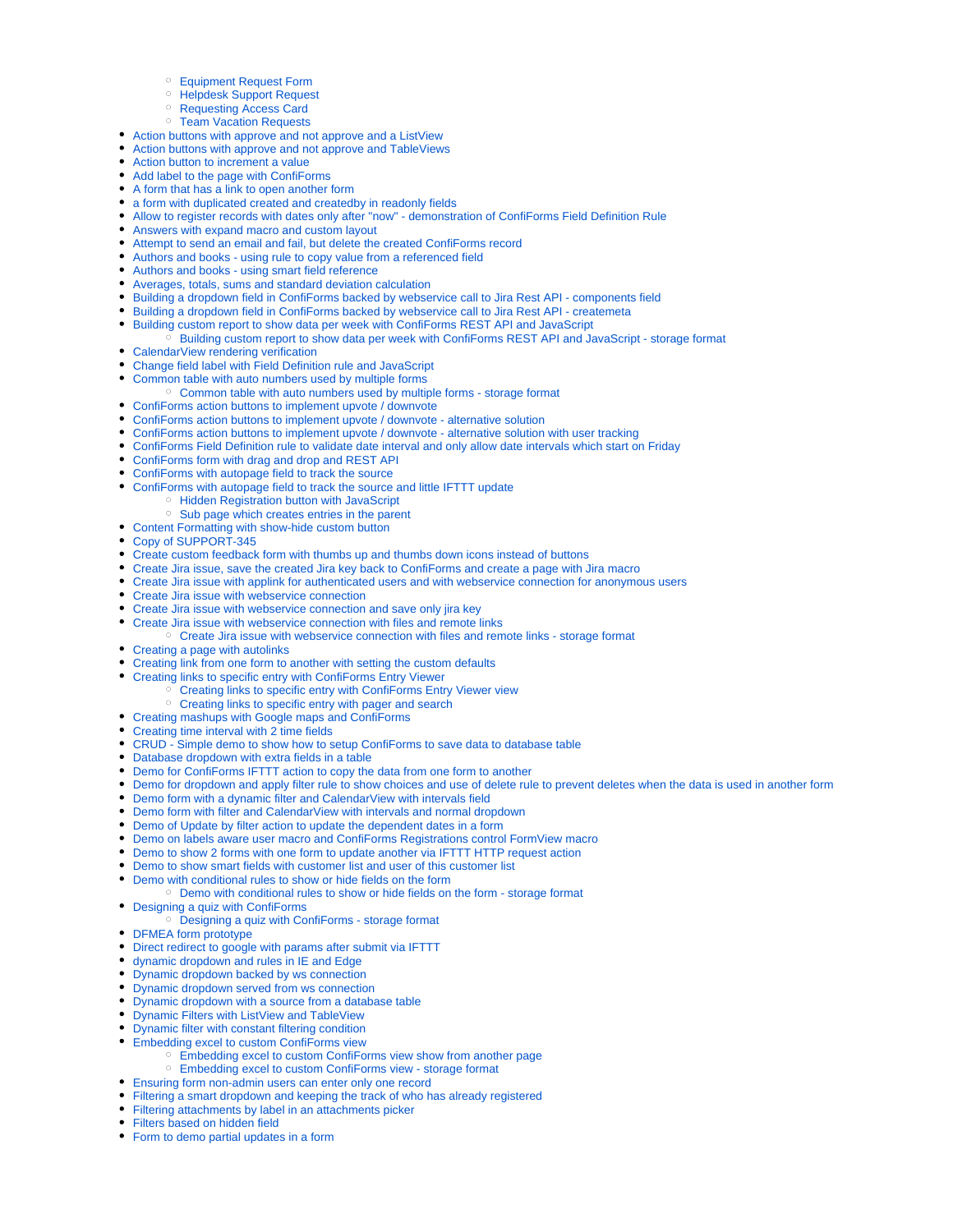- [form to lookup and preset values from existing record by user](https://wiki.vertuna.com/display/TEST/form+to+lookup+and+preset+values+from+existing+record+by+user)
- [Form to lookup and preset values from existing records](https://wiki.vertuna.com/display/TEST/Form+to+lookup+and+preset+values+from+existing+records)
- [form to lookup and preset values from existing records with radio buttons](https://wiki.vertuna.com/display/TEST/form+to+lookup+and+preset+values+from+existing+records+with+radio+buttons)
- [Form with default values set by Field def rules and by registration control](https://wiki.vertuna.com/display/TEST/Form+with+default+values+set+by+Field+def+rules+and+by+registration+control)
- [Form with hidden fields and conditional validations](https://wiki.vertuna.com/display/TEST/Form+with+hidden+fields+and+conditional+validations)
- [Form with one entry per user and readonly afterwards](https://wiki.vertuna.com/display/TEST/Form+with+one+entry+per+user+and+readonly+afterwards)
- [Form with validation rule to accept only numbers from 1 to 10](https://wiki.vertuna.com/display/TEST/Form+with+validation+rule+to+accept+only+numbers+from+1+to+10)
- [Form with yes no field and show/hide field definition rule](https://wiki.vertuna.com/pages/viewpage.action?pageId=4522189)
- [Getting Jira issue details with IFTTT macro](https://wiki.vertuna.com/display/TEST/Getting+Jira+issue+details+with+IFTTT+macro)
- [Grouping by month and counting demo for TableViewMerger](https://wiki.vertuna.com/display/TEST/Grouping+by+month+and+counting+-+demo+for+TableViewMerger) <sup>o</sup> [Grouping by month and counting - demo for TableViewMerger - counting totals](https://wiki.vertuna.com/display/TEST/Grouping+by+month+and+counting+-+demo+for+TableViewMerger+-+counting+totals)
- [Holiday Application](https://wiki.vertuna.com/display/TEST/Holiday+Application)
- [How to access dropdown fields properties their IDs and LABELs](https://wiki.vertuna.com/display/TEST/How+to+access+dropdown+fields+properties+-+their+IDs+and+LABELs)
- [How to create a link to a page to preset the value for ConfiForms fields](https://wiki.vertuna.com/display/TEST/How+to+create+a+link+to+a+page+to+preset+the+value+for+ConfiForms+fields)
- [How to filtering by specific date](https://wiki.vertuna.com/display/TEST/How+to+filtering+by+specific+date)
- [How to override the width and the height of a form dialog](https://wiki.vertuna.com/display/TEST/How+to+override+the+width+and+the+height+of+a+form+dialog)
- [How to setup a rule to allow only one record per user per form](https://wiki.vertuna.com/display/TEST/How+to+setup+a+rule+to+allow+only+one+record+per+user+per+form)
- [How to use conditions in IFTTT macro and set the status field based on selections](https://wiki.vertuna.com/display/TEST/How+to+use+conditions+in+IFTTT+macro+and+set+the+status+field+based+on+selections)
- [How to use ConfiForms comments field](https://wiki.vertuna.com/display/TEST/How+to+use+ConfiForms+comments+field)
- [How to use voting controls in ConfiForms](https://wiki.vertuna.com/display/TEST/How+to+use+voting+controls+in+ConfiForms)
- [Implementing registrations with waiting list](https://wiki.vertuna.com/display/TEST/Implementing+registrations+with+waiting+list)
	- <sup>o</sup> [Implementing registrations with waiting list no rules to test show form](https://wiki.vertuna.com/display/TEST/Implementing+registrations+with+waiting+list+-+no+rules+to+test+show+form)
- [Include page dynamically based on the selection in ConfiForms](https://wiki.vertuna.com/display/TEST/Include+page+dynamically+based+on+the+selection+in+ConfiForms)
	- <sup>o</sup> [Include page 1](https://wiki.vertuna.com/display/TEST/Include+page+1)
	- <sup>o</sup> [Include page 2](https://wiki.vertuna.com/display/TEST/Include+page+2)
- [Interval calculation between dates](https://wiki.vertuna.com/display/TEST/Interval+calculation+between+dates)
- [Limiting characters count in a field](https://wiki.vertuna.com/display/TEST/Limiting+characters+count+in+a+field)
- [Limit number of characters in a field with ConfiForms Field Definition Rule](https://wiki.vertuna.com/display/TEST/Limit+number+of+characters+in+a+field+with+ConfiForms+Field+Definition+Rule)
- [Little showcase of different forms just for fun](https://wiki.vertuna.com/display/TEST/Little+showcase+of+different+forms+-+just+for+fun)
- [Lookup field value form another form](https://wiki.vertuna.com/display/TEST/Lookup+field+value+form+another+form)
- [Lookup for pages in this space and everywhere](https://wiki.vertuna.com/display/TEST/Lookup+for+pages+in+this+space+and+everywhere)
- [Lookups and Filed Definition rules demo](https://wiki.vertuna.com/display/TEST/Lookups+and+Filed+Definition+rules+demo)
- [Merge forms with different structure](https://wiki.vertuna.com/display/TEST/Merge+forms+with+different+structure)
- [Mixing up ConfiForms ListView and Content by Label macro](https://wiki.vertuna.com/display/TEST/Mixing+up+ConfiForms+ListView+and+Content+by+Label+macro)
- [Page to demo score calculation using 2 methods](https://wiki.vertuna.com/display/TEST/Page+to+demo+score+calculation+using+2+methods)
	- <sup>o</sup> [Page to demo score calculation storage format](https://wiki.vertuna.com/display/TEST/Page+to+demo+score+calculation+storage+format)
- [Page with autopage and space key](https://wiki.vertuna.com/display/TEST/Page+with+autopage+and+space+key)
- [Phone numbers utilization](https://wiki.vertuna.com/display/TEST/Phone+numbers+utilization)
	- <sup>o</sup> [Phone numbers utilization alternative view](https://wiki.vertuna.com/display/TEST/Phone+numbers+utilization+-+alternative+view)
- [Pre-selecting the smart field choices via Registration Control in a smart way](https://wiki.vertuna.com/display/TEST/Pre-selecting+the+smart+field+choices+via+Registration+Control+in+a+smart+way)
- [Quick demo on setting presets number and dropdown](https://wiki.vertuna.com/display/TEST/Quick+demo+on+setting+presets+-+number+and+dropdown)
- [quick test on calculations for anonymous users](https://wiki.vertuna.com/display/TEST/quick+test+on+calculations+for+anonymous+users)
- [quick test on calculations for anonymous users online](https://wiki.vertuna.com/display/TEST/quick+test+on+calculations+for+anonymous+users+-+online)
- [Redirect on save to dynamic url with IFTTT Update](https://wiki.vertuna.com/display/TEST/Redirect+on+save+to+dynamic+url+with+IFTTT+Update)
- [Redirect on save to dynamic url with IFTTT with javascript](https://wiki.vertuna.com/display/TEST/Redirect+on+save+to+dynamic+url+with+IFTTT+with+javascript)
- [Running custom Javascript via Field definition rule](https://wiki.vertuna.com/display/TEST/Running+custom+Javascript+via+Field+definition+rule)
- [Send email when action button is clicked](https://wiki.vertuna.com/display/TEST/Send+email+when+action+button+is+clicked)
- [Set the value on dropdown choice change](https://wiki.vertuna.com/display/TEST/Set+the+value+on+dropdown+choice+change)
- [Setting price automatically depending on the choice from checkbox group](https://wiki.vertuna.com/display/TEST/Setting+price+automatically+depending+on+the+choice+from+checkbox+group)
- [Setting status field to some value using Registrations Control and preset values parameter](https://wiki.vertuna.com/display/TEST/Setting+status+field+to+some+value+using+Registrations+Control+and+preset+values+parameter)
- [Setting the field based on record state for new record it is set to 1 and for updates we set it to 2](https://wiki.vertuna.com/display/TEST/Setting+the+field+based+on+record+state+-+for+new+record+it+is+set+to+1+and+for+updates+we+set+it+to+2)
- [Setting value for the smart field](https://wiki.vertuna.com/display/TEST/Setting+value+for+the+smart+field)
- [Shopping cart like form](https://wiki.vertuna.com/display/TEST/Shopping+cart+like+form)
	- [Shopping cart like form storage format](https://wiki.vertuna.com/display/TEST/Shopping+cart+like+form+storage+format)
- [Show characters count in text area field with ConfiForms Field Definition Rule of JavaScript type](https://wiki.vertuna.com/display/TEST/Show+characters+count+in+text+area+field+with+ConfiForms+Field+Definition+Rule+of+JavaScript+type)
- [Show custom info text for each radio option selection](https://wiki.vertuna.com/display/TEST/Show+custom+info+text+for+each+radio+option+selection)
- [Show form definition in a code macro](https://wiki.vertuna.com/display/TEST/Show+form+definition+in+a+code+macro)
- [Showing data from a restricted page but with setting in ConfiForms macro to open the data to everyone](https://wiki.vertuna.com/display/TEST/Showing+data+from+a+restricted+page+but+with+setting+in+ConfiForms+macro+to+open+the+data+to+everyone)
- <sup>o</sup> [A page with registrations control to a form with enabled access](https://wiki.vertuna.com/display/TEST/A+page+with+registrations+control+to+a+form+with+enabled+access)
- [Simple calculation with formula field](https://wiki.vertuna.com/display/TEST/Simple+calculation+with+formula+field)
- [Simple demo to demonstrate how show and hide rules work together with user picker field](https://wiki.vertuna.com/display/TEST/Simple+demo+to+demonstrate+how+show+and+hide+rules+work+together+with+user+picker+field)
- [Simple form with custom button for registrations](https://wiki.vertuna.com/display/TEST/Simple+form+with+custom+button+for+registrations)  $\bullet$ 
	- [Simple form with custom registration layout and field rules to show and hide the fields](https://wiki.vertuna.com/display/TEST/Simple+form+with+custom+registration+layout+and+field+rules+to+show+and+hide+the+fields)
		- [form with custom registration layout and field rules with separate registration control using the layout from main form](https://wiki.vertuna.com/display/TEST/form+with+custom+registration+layout+and+field+rules+with+separate+registration+control+using+the+layout+from+main+form) [using form with custom registration layout and field rules](https://wiki.vertuna.com/display/TEST/using+form+with+custom+registration+layout+and+field+rules)
- [Simple form with name and profession and another form to reference it with smart dropdown](https://wiki.vertuna.com/display/TEST/Simple+form+with+name+and+profession+and+another+form+to+reference+it+with+smart+dropdown)
- [Simple form with show and hide field with custom 2 column mode design](https://wiki.vertuna.com/display/TEST/Simple+form+with+show+and+hide+field+with+custom+2+column+mode+design)
- [Simple form with show and hide field with custom 2 column mode design with content formatting macros](https://wiki.vertuna.com/display/TEST/Simple+form+with+show+and+hide+field+with+custom+2+column+mode+design+with+content+formatting+macros)
- [Simple online calculator without a submit](https://wiki.vertuna.com/display/TEST/Simple+online+calculator+without+a+submit)
- [Simple relations between forms](https://wiki.vertuna.com/display/TEST/Simple+relations+between+forms)
- [Simple stock warehouse with ConfiForms](https://wiki.vertuna.com/display/TEST/Simple+stock+-+warehouse+with+ConfiForms)
- [Smart dropdown with a classifying field](https://wiki.vertuna.com/display/TEST/Smart+dropdown+with+a+classifying+field)
- [Smart dropdown with a text field to add new custom choice](https://wiki.vertuna.com/display/TEST/Smart+dropdown+with+a+text+field+to+add+new+custom+choice)
- [Sticky box custom user macro with absolute position](https://wiki.vertuna.com/display/TEST/Sticky+box+-+custom+user+macro+with+absolute+position)
- [SUPPORT-2074](https://wiki.vertuna.com/display/TEST/SUPPORT-2074)
- [Survey example showcase](https://wiki.vertuna.com/display/TEST/Survey+example+-+showcase)
	- <sup>o</sup> [Storage format for survey example](https://wiki.vertuna.com/display/TEST/Storage+format+for+survey+example)
- [Testing form with complex descriptions](https://wiki.vertuna.com/display/TEST/Testing+form+with+complex+descriptions)
- [Tracking user and last updated time](https://wiki.vertuna.com/display/TEST/Tracking+user+and+last+updated+time)